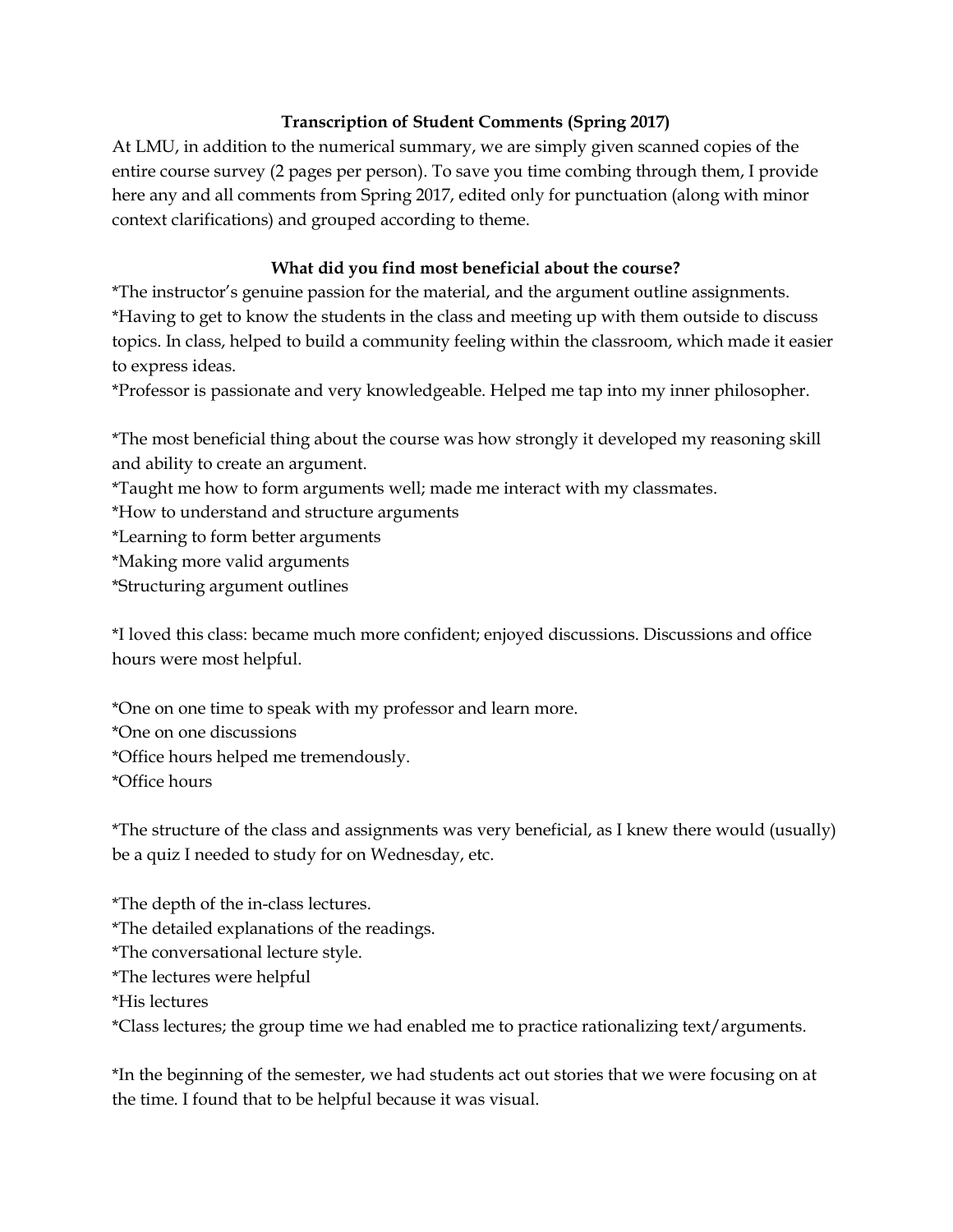\*I found the activities in class, like using people to [act out] the people in the cave, to be helpful in actually visualizing what was read.

\*The in-class discussions and activities as well as the music videos or artwork to get our attention and simplify difficult concepts.

\*Our class discussions opened my mind to new ideas/opinions

\*Group activities and examples that made the course material more relatable/accessible

\*Readings, discussion questions

\*The readings and questions given

\*In-class discussions and feedback on assignments.

\*In-class discussion and reading guides.

\*Discussions as an entire class.

\*Teacher was encouraging. Class discussions were effective in helping me better understand the material.

\*Conversation

\*The class discussions

\*The access to necessary information online. In-class discussions were fun, engaging, and really got me thinking.

\*The group discussions, lectures, and feedback on assignments.

\*Class lecture, feedback

\*Weekly reading quizzes helped me stay up to date with the important material in class – proferssor's sense of humor and laid-back approach made the learning experience more comfortable

\*The teaching style! I found the quizzes super helpful.

\*Open book, open note quizzes in which we were given possible quiz questions to study ahead of time.

\*The reading quizzes with the review questions. All of the assignments.

\*The weekly quizzes forced me to do the readings; without them, I probably wouldn't have read.

\*I found the weekly quizzes beneficial.

\*The quizzes

\*Weekly quizzes

\*Weekly quizzes

\*The written assignments, and also the reading guides and quizzes.

\*The reading guides [that were] provided, to help understand the text and do well on the quizzes.

\*The reading

\*Quizzes and imitation papers

\*N/A

\*Professor Britt is a really cool guy and makes learning fun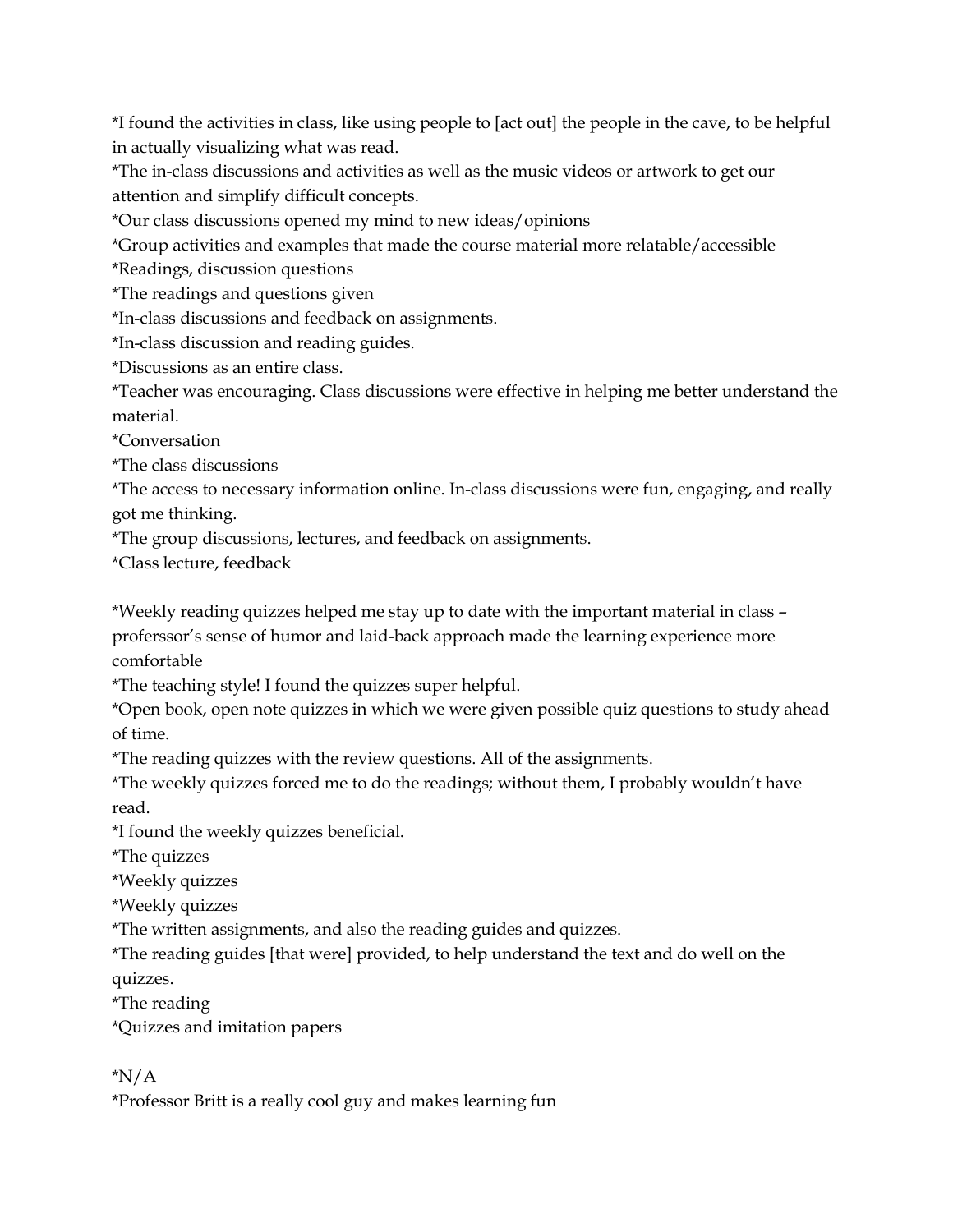## What would have made this course more effective for you?

\*Maybe if there was a bit slower pacing for the course.

\*Maybe less content. I would have understood the content better with more time to let it sink in and be explained.

\*Less reading.

\*Less emphasis on historical figures and more emphasis on philosophies themselves.

\*Summary reviews at the end of each author section [of the course].

\*Teacher is extremely difficult

\*The time [of day] was not good for it. It requires a lot of concentration, and that's hard to do at night.

\*No meetings with other students required for quiz to be graded.

\*The course would be more effective if we did not have to meet with another person [to be allowed] to have our quizzes graded.

\*More engagement from every student, and more student to student engagement.

\*Possibly group projects, enables students to connect and share/express ideas outside of the classroom

\*Less busy work

\*Just personally for me, it would've helped if we did some grammar quizzes in class or reviewed the rules – because I actually would've had to do them. (The times I did, I found them very helpful.)

\*Smaller groups for discussion

\*Increase amount of in-class activities to keep the students actively involved.

\*More group work. I think there was too much lecturing for me, personally.

\*I'm not a fan of reading philosophy, but I would have enjoyed more activities and less normal lecturing.

\*More in-class group assignments. Engaging in group settings is how I learn best

\*More group work/interaction.

\*Maybe more group discussions/group work

\*More active learning methods – student interaction was pretty good, but I felt that some lectures that dragged on would be benefitted by an exercise/game/etc.

\*Slightly more interaction, or large group discussion.

\*Less lectures and more interactions with other peers discussing the material.

\*More interactive, less lecture

\*Different approach to lectures: some visual aid, for example.

\*More visuals (lectures are hard to get through)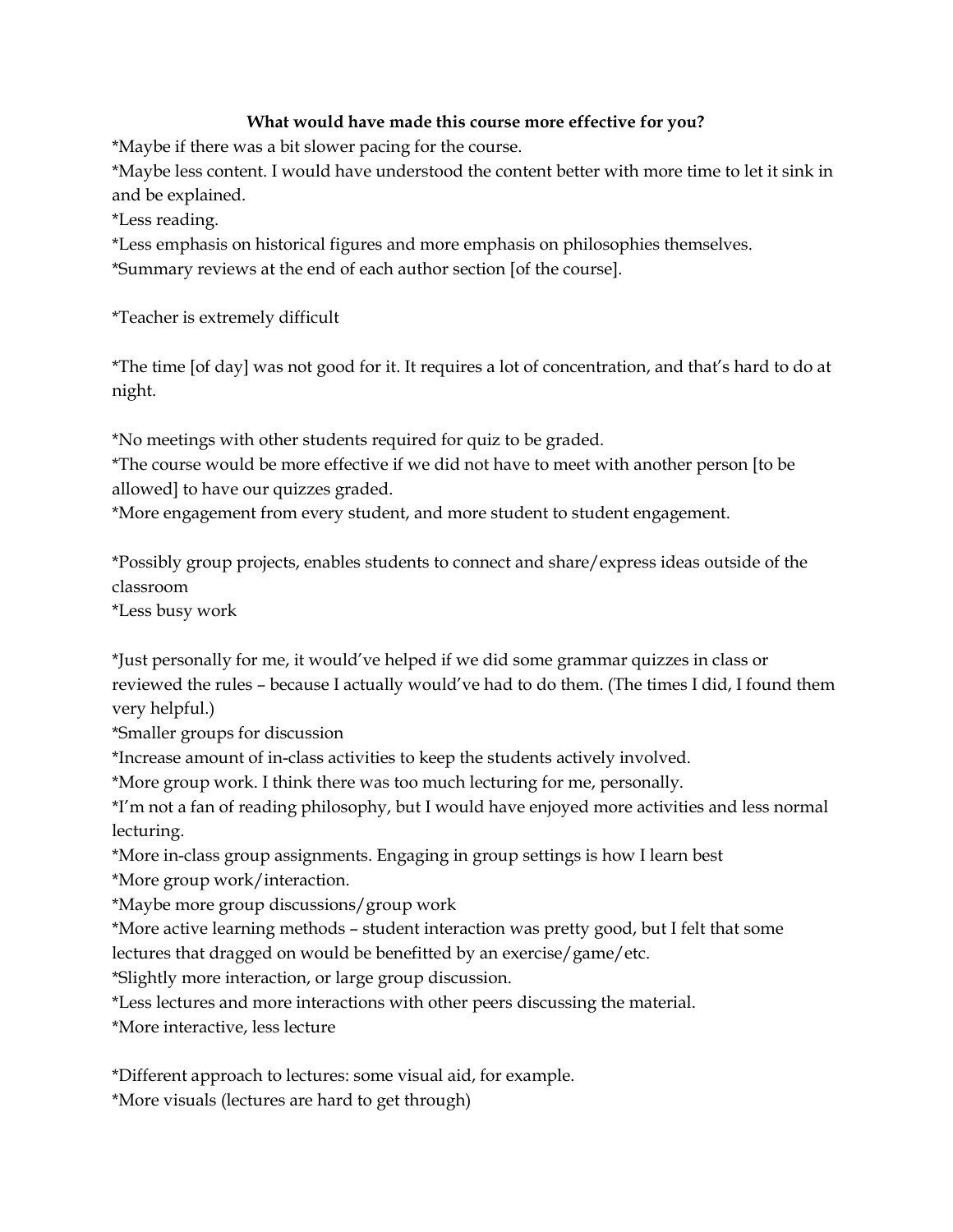\*Perhaps, the use of more technology. \*Clearer explanation at times \*Clearer indication of what we were supposed to take notes on. \*More structured notes.

\*Didn't find imitation papers as helpful, but it was a good review on writing style of [various] philosophers.

\*Less writing assignments and more in-class group discussions counting towards participation. \*More discussion [of]/work on the writing assignments during class

\*More instruction with writing activities

\*More constructive criticism, rather than just ridiculing the work of the student and not saying how to improve.

\*More time on quizzes

\*No quizzes; they ruined my grade. Less participation expectations, because I couldn't follow along.

\*Having interest in the subject matter. Philosophy doesn't interest me, so it was hard to be engaged a lot of the time.

\*To bring out more lifelike examples.

\*More activities relating/connecting the subject to modern events.

\*Nothing. A+, one of the most effectively instructed and structured classes I have taken. \*Nothing by the teacher; learning inhibited by other things. \*Nothing \*Not sure. \*No change, was already effective. \*N/A

\*N/A

## Assorted (appended to other questions; each entry is from a single student)

\*Prof. Britt encouraged us to ask and answer questions. Was always available for help outside class. Always wrote a lot of helpful commentary on my papers and graded quickly. The weekly quizzes made me read when I probably wouldn't have before. Always answered [questions] in a way to help and was honest.

\*Took student questions seriously; sometimes even took highly philosophical questions VERY seriously.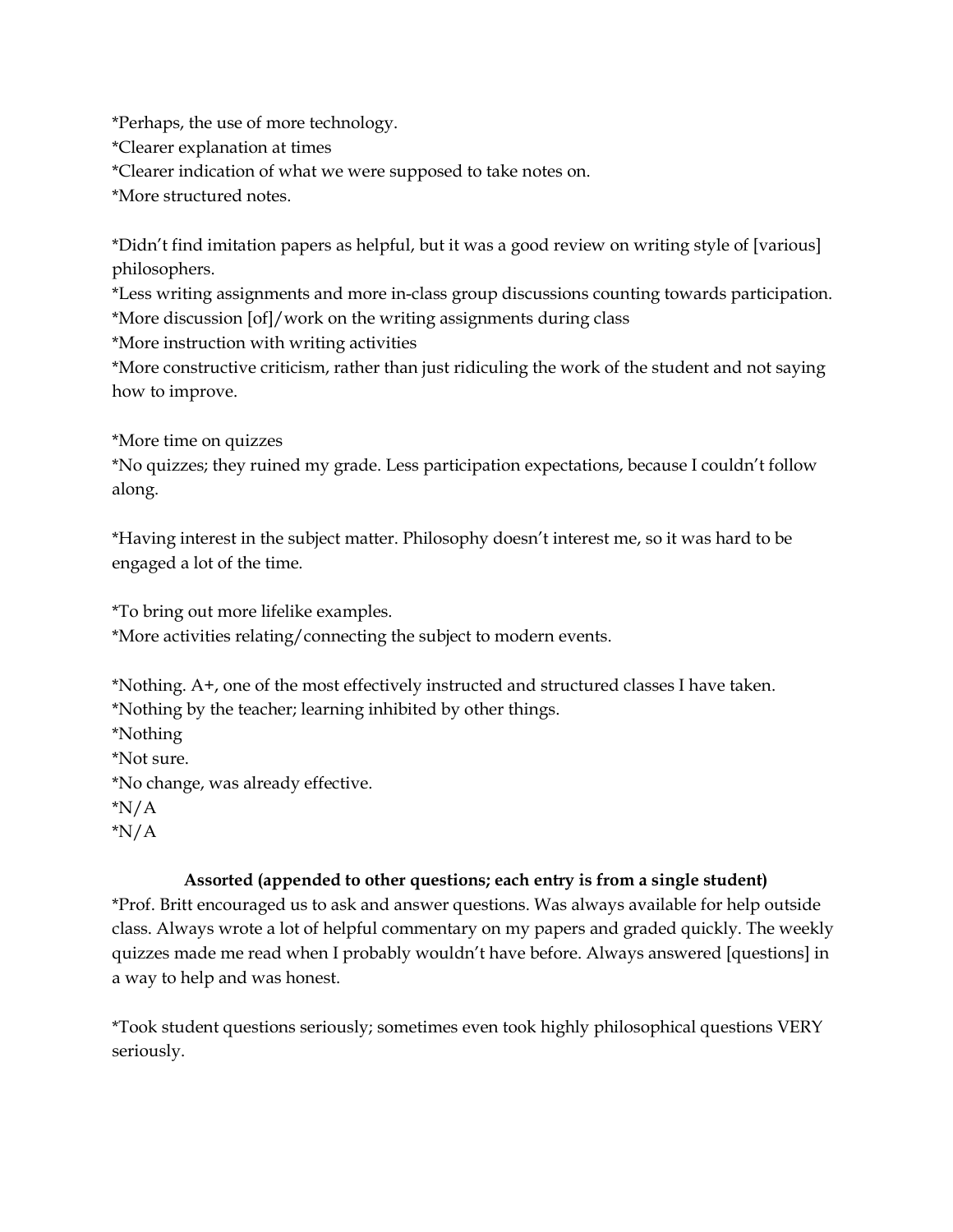\*I like how organized each assignment was, always clear. Asking the class questions before writing stuff on the board helped me be more active and engaged in class because it required me to think, unlike other classes of long note-taking. Instructor was always available for office hours, and even stayed over time if he had time. I loved the detailed comments on quizzes, imitation papers, and argument outlines, because they helped me see what I needed more help on.

\*Probably had the best feedback of any teacher I've had for assignments.

\*He is one of the few professors that take giving feedback to students to another level!

\*Accessible to talk about course and material not in the course. Very good feedback. Inspired to think about and further develop my own philosophies.

\*Instructor was rude on comments and feedback. Feedback made me feel uncertain about my knowledge; therefore, I was apprehensive about [philosophy as a] subject.

\*Philosophy gives me anxiety. No matter how much work I put in, I still really struggled in this class, which was really frustrating.

\*The instructor was very helpful. Feedback helped me try harder. My experience in the course helped me appreciate philosophy.

\*Did a good job of encouraging people to speak without forcing them to. Did a good job of commenting on all our writing assignments. No one can say they fully understand philosophy; it's interesting, but I'm not great at it.

\*Really passionate professor; [but] too much content, too little time. Required more time to fully understand/do well than I could spare.

\*The learning outcomes were stated in the syllabus and in class. Every week we did work coming from the learning outcomes.

\*Interacted very well with the students and really gave all students individual attention, especially [in] office hours! Always left comments on quizzes and assignments which really helped. I just find philosophy very difficult, but Dr. Britt was an amazing teacher. He is very passionate, which I love!

\*Strong interaction between the teacher and students. Teacher was more than happy to send feedback for anything I sent him.